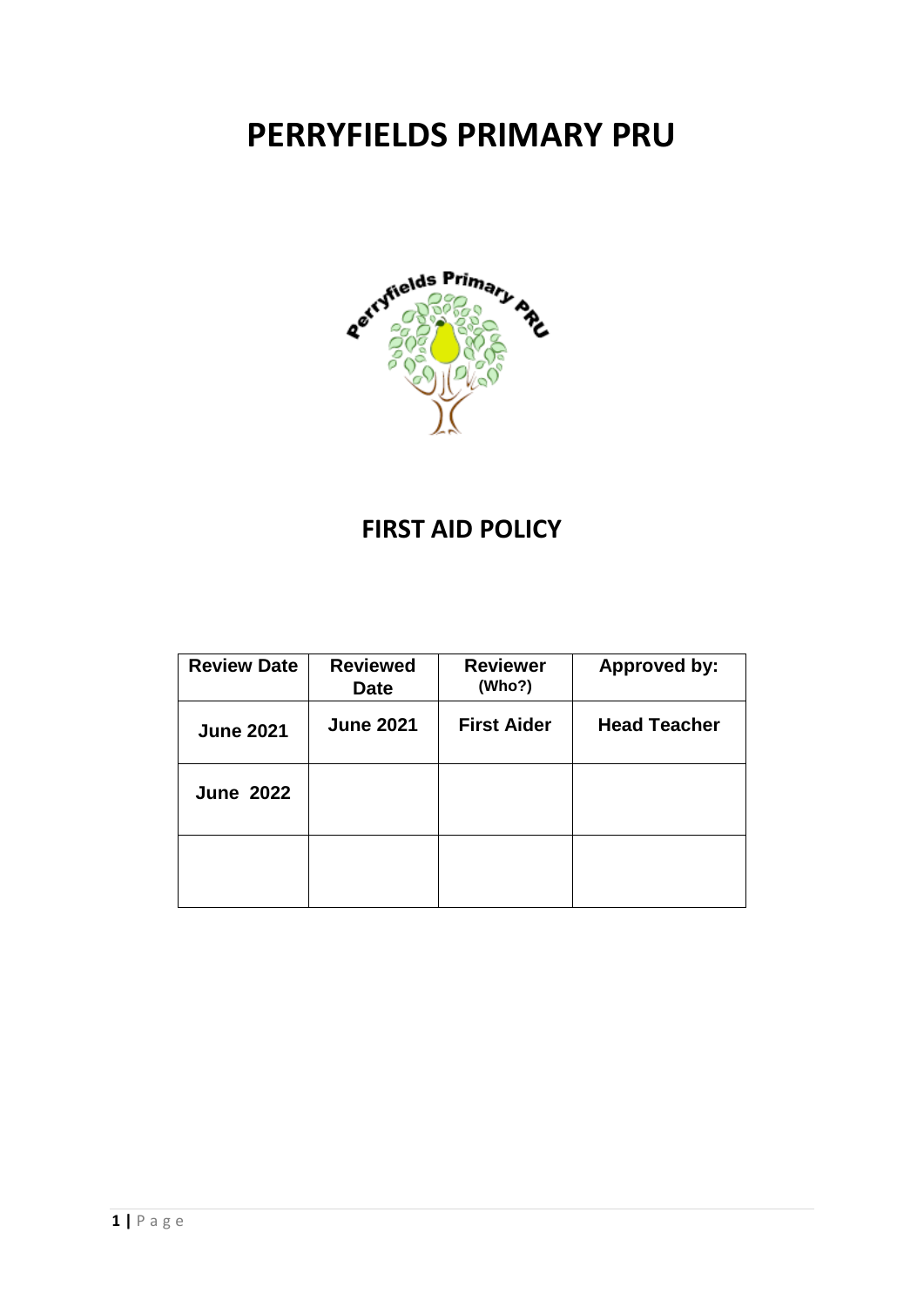# **Policy Statement**

At Perryfields Primary PRU we recognise the importance of providing adequate and appropriate first aid equipment and facilities for all children, teaching, non-teaching staff and visitors to the school, and will take all reasonable practical steps to fulfil our responsibility.

# **Aims**

To formulate and implement effective procedures for incidents requiring first aid, ensuring that all responsible practical steps are taken to meet the needs of all site users;

To ensure that all reasonably practical steps are taken to maintain the health and welfare of all persons using the premises;

To ensure that all reasonably practical steps are taken to ensure the health and safety of staff, pupils and other supervising adults participating in off-site visits;

To establish and maintain safe working procedures amongst staff and pupils;

To ensure that all medicines are stored safely and administered according to instructions received from parents and doctors;

To develop first aid awareness amongst staff, pupils and other supervising adults.

#### **First Aid Provision**

The Headteacher is responsible for ensuring that there is an adequate number of qualified First Aiders. Perryfields currently (September 2019) have 4 Paediatric Emergency First Aid Appointed Persons and 1 other First Aider. Their qualifications are in the School Office.

The number of first aid personnel is sufficient to cover break and lunchtimes and absences.

The school also ensures that there is an appropriate first aider on site when there are residentials and trips in place

Perryfields first aid needs are reviewed on an annual basis particularly after any changes, to ensure the provision remains adequate. We currently have:

- First Aid stations is in the main school office:
- A First Aid kit is taken on all school visits which is located in the school office. A First Aider accompanies classes on all school visits.
- The Paediatric First Aiders check that boxes are replenished as soon as possible after use.
- The School Finance Manager, will authorise the ordering of supplies.

# **First Aid Boxes**

First aid boxes are placed in a clearly identified accessible location in the school office and is fully stocked with suitable first aid materials.

# **Recording and Reporting First Aid Treatment**

All accidents that require treatment are recorded in an accident book recording the following information:

- Person's Name
- **•** Date
- Class